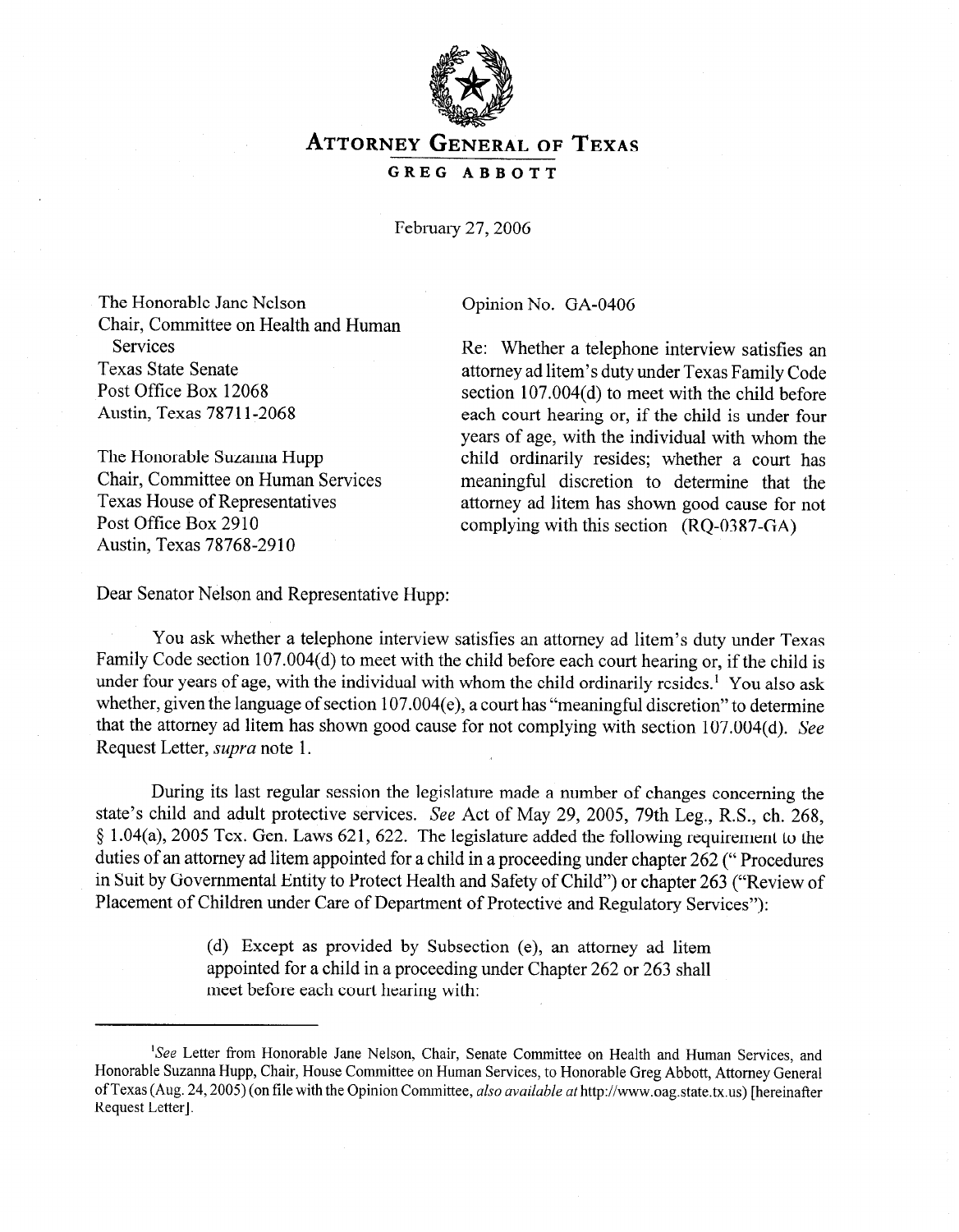(1) the child, if the child is at least four years of age; or

(2) the individual with whom the child ordinarily resides, including the child's parent, conservator, guardian, caretaker, or custodian, if the child is younger than four years of age.

(e) An attorney ad litem appointed for a child in a proceeding under Chapter 262 or 263 is not required to comply with Subsection (d) before a hearing if the court finds at that hearing that the attorney ad litem has shown good cause why the attorney ad litem's compliance with that subsection is not feasible or in the best interest of the child.

*Id.* (codified at TEX. FAM. CODE ANN. § 107.004(d)–(e) (Vernon Supp. 2005)). You ask first whether an interview over the telephone would satisfy the new requirement to "meet" with the child or the individual with whom the child ordinarily resides. See Request Letter, *supra* note 1; TEX. FAM. CODE ANN. 6 107.004(d) (Vernon Supp. 2005).

The primary goal of statutory construction is to ascertain and give effect to the legislature's intent. *See Tex. Natural Res. Conservation Comm'n v. Lakeshore Util. Co.*, 164 S.W.3d 368, 378 (Tex. 2005). To achieve that goal, the language of a statute must be construed in context and the statute should be construed as a whole rather than as isolated provisions. See **TEX. GOV'T CODE**  ANN. 5 311 .Oll (Vernon *2005); City of San Antonio v. City of Boerne, 111* S.W.3d 22,25 (Tex. 2003). One provision should not be given "a meaning out of harmony or inconsistent with other provisions, although it might be susceptible to such a construction standing alone." *See Helena Ckem. Co. v. Wilkins, 47* S.W.3d 486,493 (Tex. 2001).

An attorney ad litem is an attorney appointed to provide legal services to a child and who owes the child "duties of undivided loyalty, confidentiality, and competent representation." TEX. FAM. CODE ANN. § 107.001(2) (Vernon Supp. 2005). An attorney ad litem's duties are set out principally in sections 107.003 and 107.004. See id. §§ 107.003-004. An attorney ad litem who fails to perform duties required by either section is subject to professional disciplinary action. See *id.* § 107.0045.

Section 107.004(d) does not specifically state what it means to "meet" with the child or person with whom the child resides. See *id.* § 107.004(d). When words do not have a technical or particular meaning by definition or otherwise, we are to give them their ordinary meanings. See TEX. GOV'T CODE ANN.  $\S 311.011$  (Vernon 2005). In the context of a person meeting with another person, the word commonly means "to come into the presence of," "to come together with [especially] at a particular time or place," or "to come face-to-face." MERRIAM **WEBSTER'S COLLEGIATE DICTIONARY** *723* (10th ed. *1993); see also Pitts v. State,* 16 S. W. 189, 190 (Tex. Ct. App. 1891, no pet.) (noting dictionary definition of the word "meet" as to "come together by mutual approach," "to fall in with another," "to come face to face," "to converge"). In this sense, to "meet" is to encounter in person.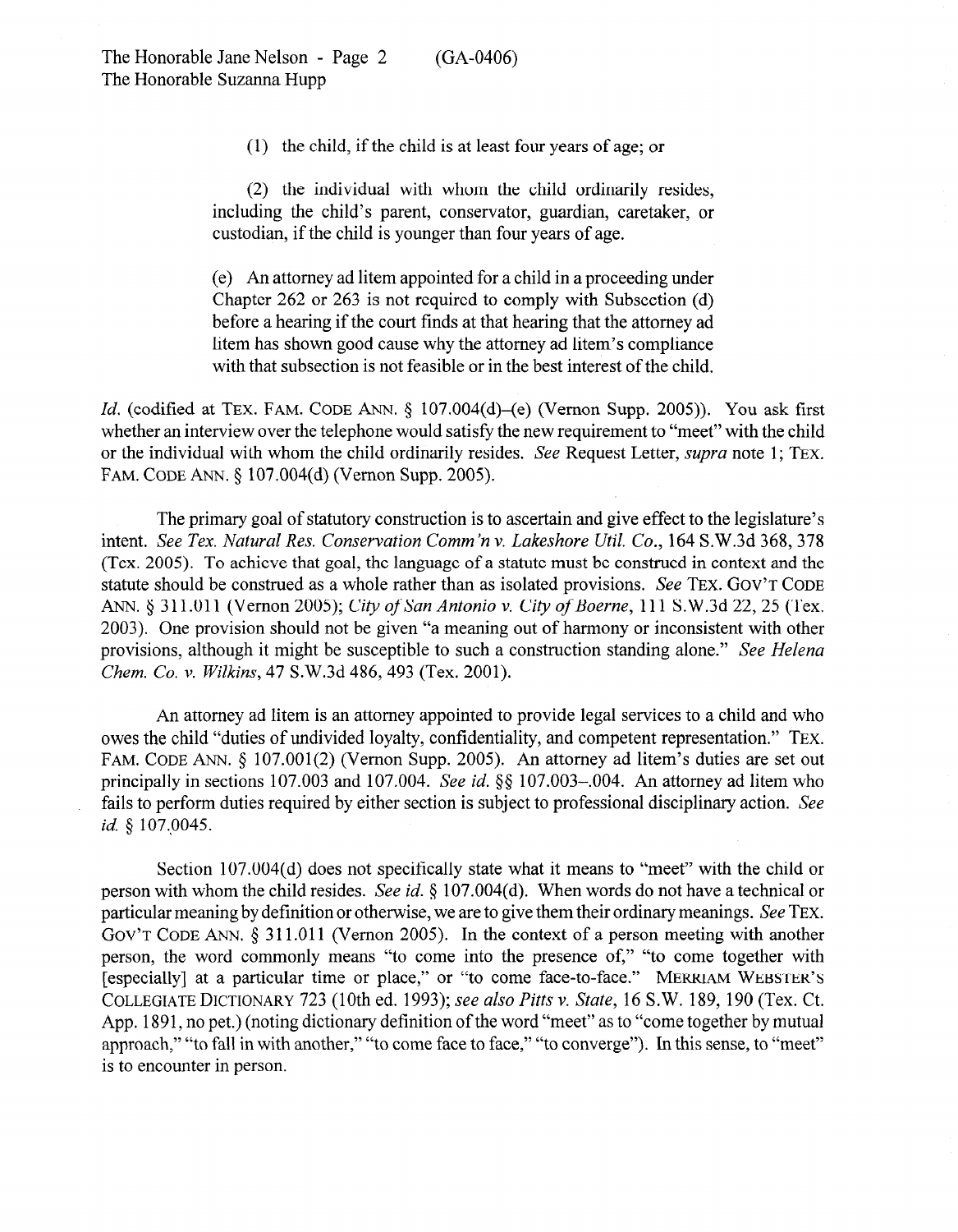To "meet" may also mean "to enter into conference, argument, or personal dealings with." **MERRIAM WEBSTER'S COLLEGIATE DICTIONARY** 723 (10th ed. 1993). That sense of the word would not necessarily exclude a telephonic conference. For example, in another context the Family Code defines the related word "meeting" to mean "an in-person meeting or a meeting held by telephone or other electronic medium." See TEX. FAM. CODE ANN.  $\delta$  264.501(7) (Vernon 2002) (concerning meetings of a child fatality review team committee). Thus, the common meaning of the word "meet," in isolation, does not resolve the question.

However, we are to read statutes as a whole and in light of related provisions. See *Helena Chem. Co.,* 47 S.W.3d at 493. Accordingly, we review the duty to meet with the child in the context of the attorney ad litem's other statutory duties. Under section 107.003(a), an attorney ad litem has the duty within a reasonable time after the appointment to "interview" (1) the child if the child is four years of age or older, (2) persons with significant knowledge of the child's history and condition, and (3) the parties to the suit. See **TEX.** FAM. CODE ANN. \$ 107.003(1)(A)(i)-(iii) (Vernon Supp. 2005). The attorney must "seek to elicit in a developmentally appropriate manner the child's expressed objectives of representation." *Id. 5* 107.003(1)(B).

Section 107.004 not only requires the attorney to meet with a child four years of age or older before hearings, but also generally to "represent the child's expressed objectives of representation and follow the child's expressed objectives of representation during the course of litigation if the attorney ad litem determines that the child is competent to understand the nature of an attorney-client relationship and has formed that relationship with the attorney ad litem." *Id. 5* 107.004(a)(2). Additionally, section 107.004 requires an attorney ad litem, "as appropriate, considering the nature of the appointment," to "become familiar with the American Bar Association's standards ofpractice for attorneys who represent children in abuse and neglect cases, the suggested amendments to those standards adopted by the National Association of Counsel for Children, and the American Bar Association's standards of practice for attorneys who represent children in custody cases." *Id.* § 107.004(a)(3).

The standards and amendments referenced in the statute stress the importance of meeting with a child in person. For example, standard C-1 of the standard concerning abuse and neglect cases states:

> **C-l. Meet With Child.** Establishing and maintaining a relationship with a child is the foundation of representation. Therefore, irrespective of the child's age, the child's attorney should visit with the child prior to court hearings and when apprised of emergencies or significant events impacting on the child.

## *Commentary*

*Meeting with the child is important before court hearings and case reviews. In addition, changes inplacement, school suspensions, in-patient hospitalizations, and other similar changes warrant*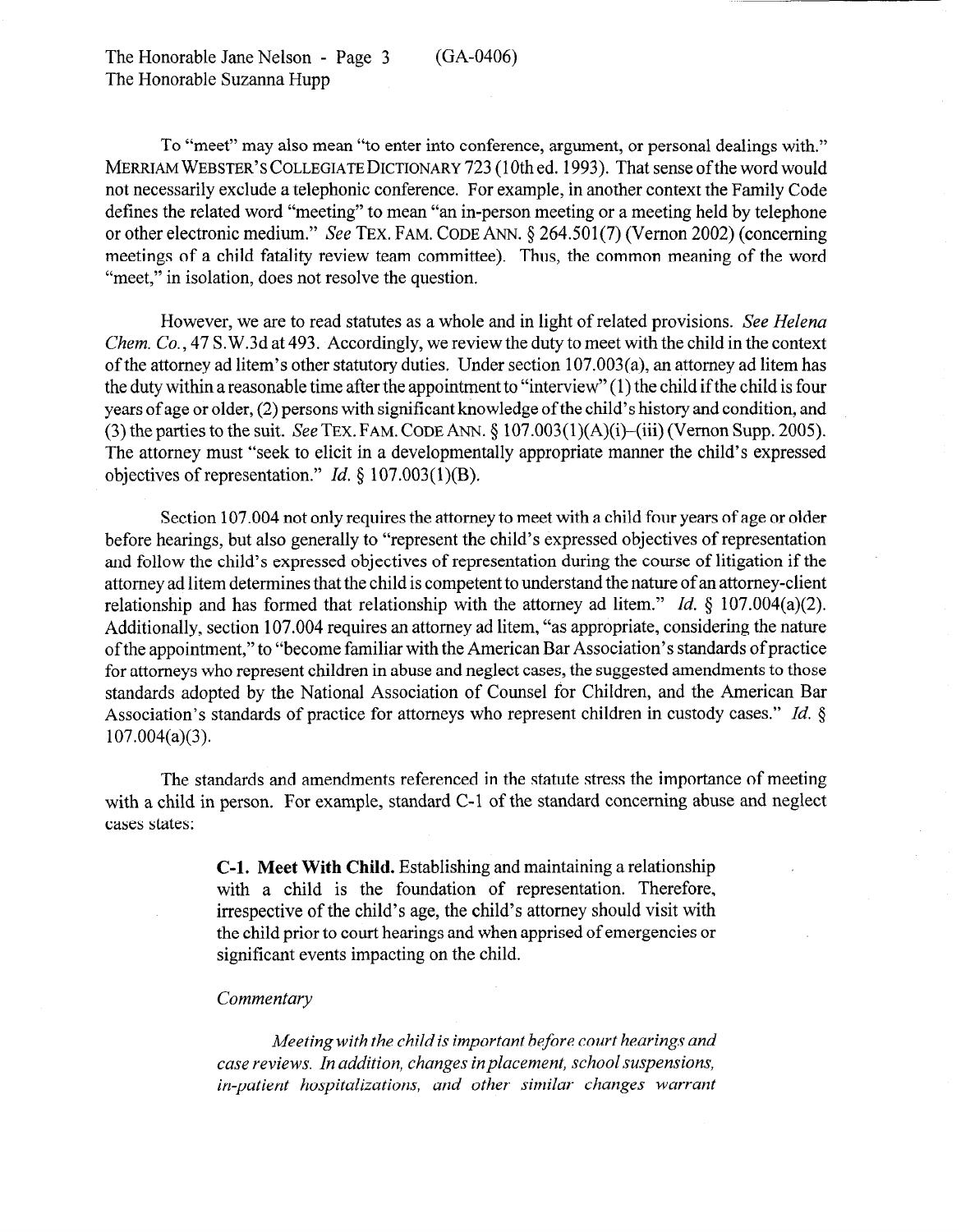(GA-0406)

*meeting again with the child. Such in-person meetings allow the lawyer to explain to the child what is happening, what alternatives might be available, and what will happen next. This also allows the lawyer to assess the child's circumstances, often leading to a greater understanding of the case, which may lead to more creative solutions in the child's interest. A lawyer can learn a great dealfrom meeting with child clients, including a preverbal child. See, e.g., JAMES GARBARINO, ET ALL], WHAT CHILDREN CAN TELL US: ELICITING, INTERPRETING, AND EVALUATING CRITICAL*  **INFORMATION FROM CHILDREN (1992).** 

**AMERICAN** BAR ASSOCIATION, STANDARDS **OF PRACTICE FOR LAWYERS** WHO **REPRESENT** CHILDREN **IN ABUSE AND NEGLECT CASES** *C-* 1 (1996) at *7, available at* http://www.abanet.org/child/ repstandwhole.pdf.<sup>2</sup> To "[mleet with the child" under these standards requires an attorney to meet in person with the child in order to facilitate communication and assess the child's circumstances to achieve a "greater understanding of the case." *Id.* The statute appears to contemplate that an attorney ad litem appointed for chapter 262 or chapter 263 purposes will meet in person with the child, or if the child is under four years bf age, with the adult with whom the child ordinarily resides. Consequently, a telephone interview would not satisfy the duty under section 107.004(d).

Section 107.004(e) relieves an **attorney** ad litem of the duty to comply with section 107.004(d) before a hearing if "the court finds at that hearing that the attorney ad litem has shown good cause why the attorney ad litem's compliance with that subsection is not feasible or in the best interest of the child." TEX. FAM. CODE ANN. § 107.004(e) (Vernon Supp. 2005). You ask whether the phrase "not feasible" in section 107.004(e) gives a court "meaningful discretion" to find that an attorney showed good cause for not complying with section 107.004(d). See Request Letter, *supra*  note 1. The word "feasible" is not statutorily defined, but commonly means "capable of being done." *Am. Textile Mfis. Inst. v. Donovan, 452* U.S. 490, 508 (1981) (noting dictionary definitions of "feasible" as "capable of being done, executed, or effected," "[c]apable of being done, accomplished or carried out," and "'[t]hat may be done, performed or effected"') (citations omitted); *accord Harris County v. Smith,* 96 S.W.3d 230, 235 (Tex. 2002) (equating "feasible" with "practicable"); *Tex. Dep't of Human Servs. v. E.B.*, 802 S.W.2d 647, 649 (Tex. 1990) (determining that "whenever feasible" means "in any or every instance in which it is capable of being accomplished"). As we are to apply the common meaning of words, see **TEX. GOV'T CODE** ANN. 6 311.011(a) (Vemon2005), we conclude that under section 107.004(e), a trial court's discretion to find good cause based on feasibility requires the court to find that compliance was not practicable or capable of being done.

<sup>&#</sup>x27;See *also* AMERICAN BAR ASSOCIATION, STANDARDS OF PRACTICE FOR LAWYERS WHO REPRESENT CHILDREN m ABUSE AND NEGLECT CASES (Nat'1 Ass'n of Counsel for Children, Revised Version, amended Apr. 2 1, 1999) at 13, *available at http://www.naccchildlaw.org/documents/abastandardsnaccrevised.doc; AMERICAN BAR ASSOCIATION,* SECTION OF FAMILY LAW STANDARDS OF PRACTICE FOR LAWYERS REPRESENTING CHILDREN IN CUSTODY CASES III-E *(2003)* at *4, available at* http:/iwww.abanet.org/familyiApproved%2Ostandards%20practice.pdf: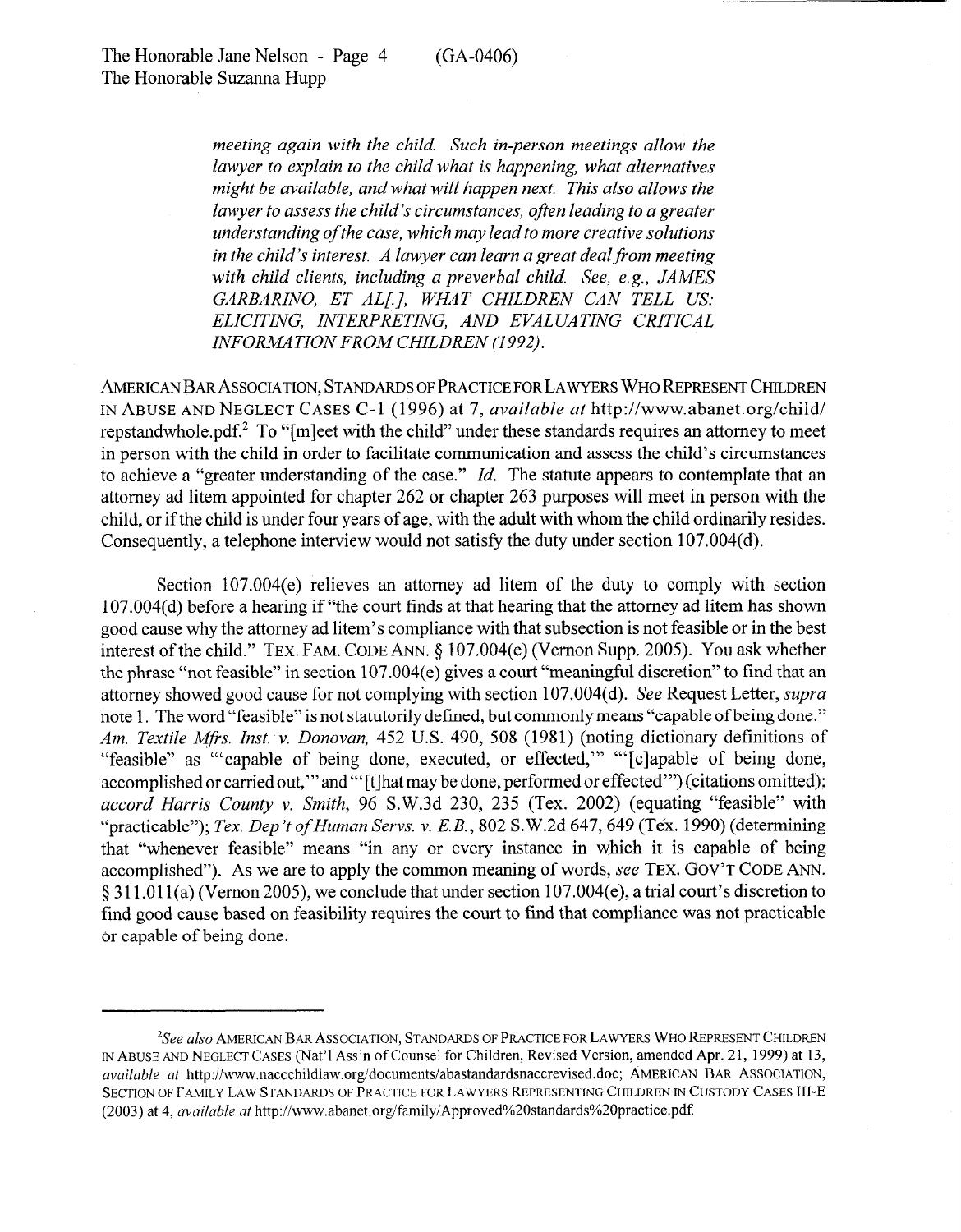The Honorable Jane Nelson - Page 5 The Honorable Suzanna Hupp (GA-0406)

We note, however, that section 107.004(e) also permits a finding of good cause because compliance would not be in the best interest of the child. See TEX. FAM. CODE ANN.  $\S$  107.004(e) (Vernon Supp. 2005). And under that standard we believe a trial court could consider other duties of the attorney ad litem, such as the duty to take actions necessary to expedite proceedings. See *id*   $§$  107.003(1)(G). Consequently, we conclude that a court has discretion under 107.004(e) to determine that an attorney has established good cause for noncompliance if it finds that compliance was impracticable, not capable of being done or was not in the best interest of the child. Of course, whether an attorney has demonstrated good cause will depend on the facts of the particular case. See *Furr's Supermarkets, Inc., v. Bethune,* 53 S.W.3d 375,376-77 (Tex. 2001) (observing in another context that "'[glood cause' is an elusive concept that varies from case to case").